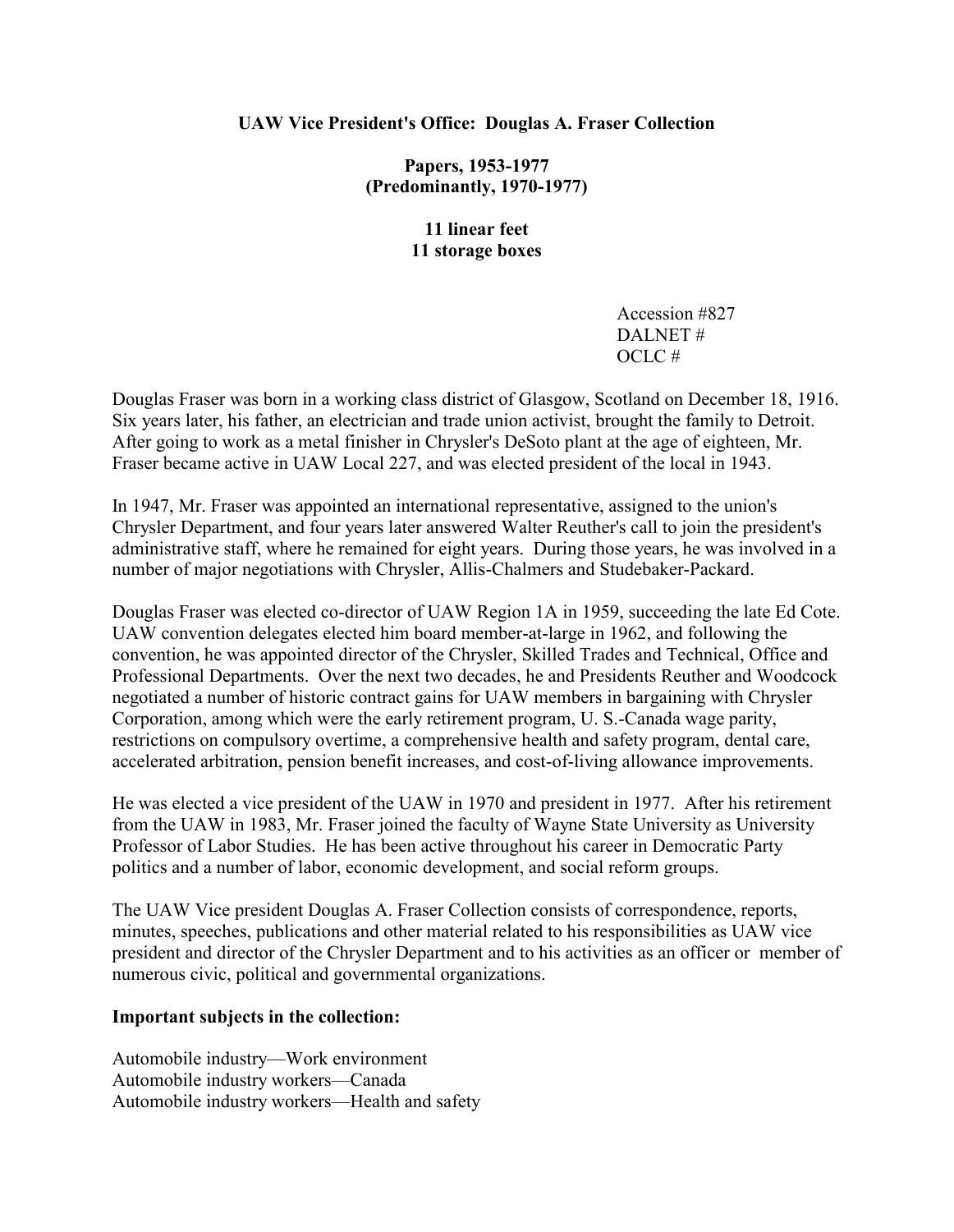$-2-$ 

Automobile industry workers—Michigan Atuomobile industry workers--Pensions Automobile safety Chrysler Corporation Collective bargaining—Automobile industry Detroit—Economic development International trade **Important subjects (cont'd)**

Michigan State Housing Development Authority Newspaper Guild—Local 22 (Detroit, Mich.) Retired workers Skilled labor Strikes and lockouts--Automobile industry--Michigan Trade unions—Automobile industry workers--Canada Trade unions—Automobile industry workers--United States Trade unions—Political activity UAW Community Action Program UAW Chrysler Department United States—Economic policy

# **Important correspondents in the collection:**

Charles Brooks Richard Gosser Pat Greathouse Odessa Komer Olga Madar Andrew Marocko Emil Mazey Victor Reuther Walter Reuther Leonard Woodcock

# **Non-manuscript material:**

A few photographs received with the collection have been placed in the Archives Audiovisual Collection.

**PLEASE NOTE: Folders are computer-arranged alphabetically in this finding aid, but may actually be dispersed throughout several boxes in the collection. Note carefully the box number for each folder heading.**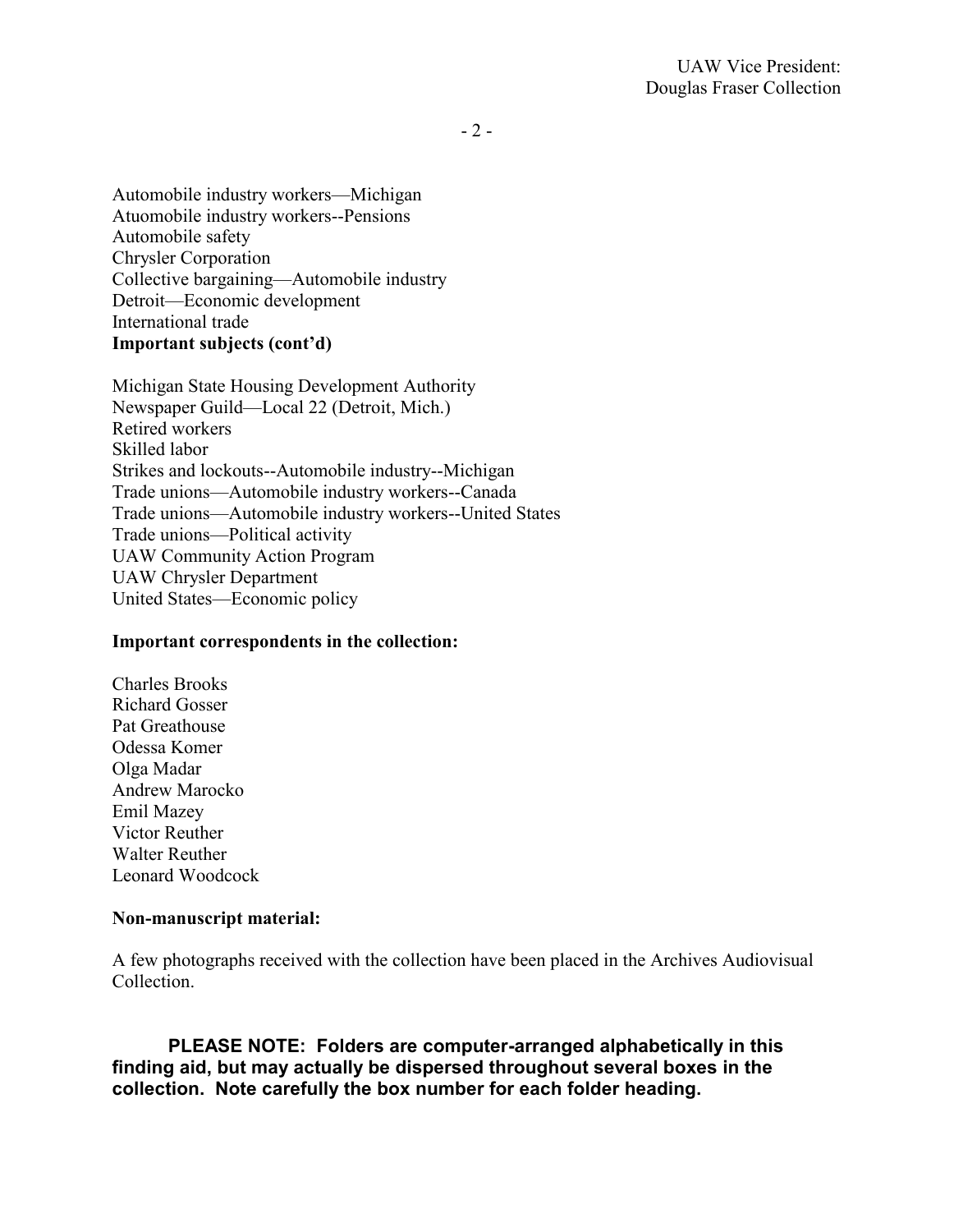| Box-folder | Folder heading |
|------------|----------------|
|            |                |

- 5-2 ABC Independent Schools, 1969
- 10-35 Accounting, 1963-77
- 5-3 Action Incorporated, 1962
- 10-34 Aerospace, 1975
- 3-8 thru 10 AFL-CIO; Industrial Union Department, 1956-71
	- 7-1 Alliance for Labor Action, 1968-71
	- 10-25 Alliance for Labor Action, 1969-70
		- 5-4 Alma College trustee, 1970-71
		- 5-7 American Association for Automotive Medicine, 1968
		- 5-5 American Civil Liberties Union, 1968-77
	- 1-38 American Institute of Industrial Relations; speaking engagement, 1969
	- 5-6 Americans for Democratic Action, 1971-77
	- 5-1 Anti-discrimination groups, 1963-76
	- 10-16 Aspen Institute for Humanistic Studies, 1973
- 3-4 thru 5 Australia, 1965-74
	- 3-24 Bannon, Ken, 1965-76
- 5-10 thru 11 Blue Cross, 1964-70
	- 8-10 Blue Cross/Blue Shield; increase request, 1976
	- 1-34 Bluestone, Irving, 1973-77
	- 1-33 Brooks, Charles; corres., 1973
	- 6-35 Chrysler Conference, 1976
	- 3-1 thru 3 Chrysler; Spain, 1969-70
	- 5-14 Citizen Advisory Committee on Hospitals, 1963-66
- 7-20 thru 21 Citizens Action Committee; financing Detroit, 1968-69
- 9-4 Civil Rights Commission, 1971
- 6-22 thru 25 Collective bargaining, 1973
	- 7-22 Committee for Industrial and Commercial Development, 1963-66
	- 10-36 Community services, 1967-76
	- 9-31 Contract proposals, 1977
	- 5-13 Detroit Area Redevelopment Act, 1957-63<br>5-12 Detroit Industrial Mission. 1960-74
	- 5-12 Detroit Industrial Mission, 1960-74<br>7-23 Detroit Labor-Management Commit
	- 7-23 Detroit Labor-Management Committee for Community Progress, 1963-64
- 3-18 thru 23 Detroit Police Commission, 1974-75
	- 7-13 Detroit Public Schools, 1962-75
- 7-18 thru 19 Detroit schools; financing, 1966-69
	- 6-33 Dumping, 1975
	- 11-19 Education, 1962-77
	- 7-15 Education; general, 1974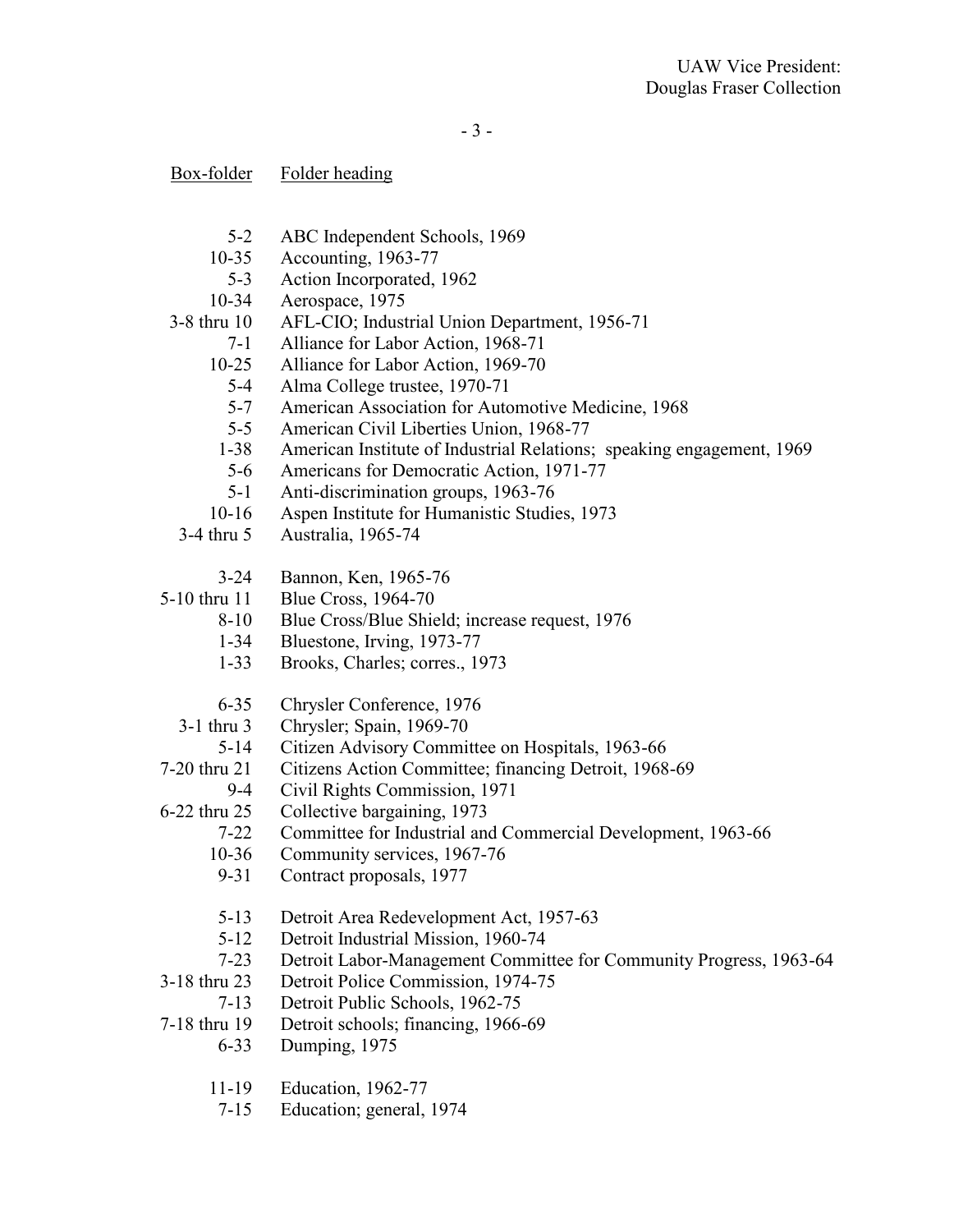- 4 -

| Box-folder | Folder heading |
|------------|----------------|
|            |                |

| $7 - 14$      | Education Relations Commission, 1974                           |
|---------------|----------------------------------------------------------------|
| $7 - 16$      | Education Task Force, 1973-74                                  |
| $6-1$ thru 2  | Efficiency Study Committee, 1975-77                            |
| $6 - 3$       | Election Study Committee, 1968                                 |
| 6-26 thru 27  | Emissions control, 1973-77                                     |
| $9 - 1$       | Engineering, 1962-67                                           |
| 10-19 thru 22 | Europe, 1971                                                   |
| $9-2$ thru 3  | Fair Practices, 1962-76                                        |
| 3-6 thru 7    | FBI and CIA, 1969-76                                           |
| 11-13 thru 14 | Federal Apprenticeship Commission, 1975-77                     |
| $9 - 5$       | Ford Motor Co.; corres., 1962-77                               |
| $10-29$       | Foreign economic policy, 1972                                  |
| 10-30 thru 32 | Foreign trade, 1959-73                                         |
| $6 - 30$      | Fraser, Douglas; collective bargaining notes, 1975             |
| $10 - 28$     | Fraser, Douglas; illness, 1965                                 |
| 10-1 thru 14  | Fraser, Douglas; newspaper clippings, 1967-76                  |
| 8-27 thru 32  | Fraser, Douglas; personal corres., 1965-74                     |
| $1 - 28$      | Fraser, Douglas; personal corres., 1977                        |
| 1-26 thru 27  | Fraser, Douglas; regional corres., 1954-59                     |
| $9 - 20$      | Fraser, Douglas; sketch, n. d.                                 |
| $8-26$        | Fraser, Douglas; testimonial, 1974                             |
| $11 - 36$     | Fraser, Douglas; testimonial, 1974 Mar                         |
| $10 - 27$     | Fraser, Douglas; Wayne County Community College election, 1966 |
| 9-6 thru 7    | General Motors Corp.; corres., 1962-77                         |
| $1 - 36$      | Gosser, Richard, 1956-61                                       |
| $1-6$         | Governor's Manpower Development and Vocational Training        |
| Coordination  | Committee, 1964-66                                             |
| $11 - 15$     | Grape boycott, 1969-75                                         |
| 11-16 thru 18 | Greater Detroit Committee for Fair Housing Practices, 1963-68  |
| $1 - 35$      | Greathouse, Pat, 1965-76                                       |
| $7 - 17$      | Higher Education Commission, 1973-74                           |
| $10-15$       | Highway Users Conference; speech notes, 1974-75                |
| 8-15 thru 17  | Humanization of work/job enrichment, 1972-74                   |
| 5-34 thru 35  | Invitations, 1977                                              |
| $10 - 17$     | Japan, 1972                                                    |
| $3-26$        | Komer, Odessa, 1974-77                                         |
| $6 - 34$      | Labor Management Group, 1977                                   |
| $4 - 20$      | Labor organizations, 1971-76                                   |
| $2 - 1$       | Latin American Labor Council, 1974                             |
|               |                                                                |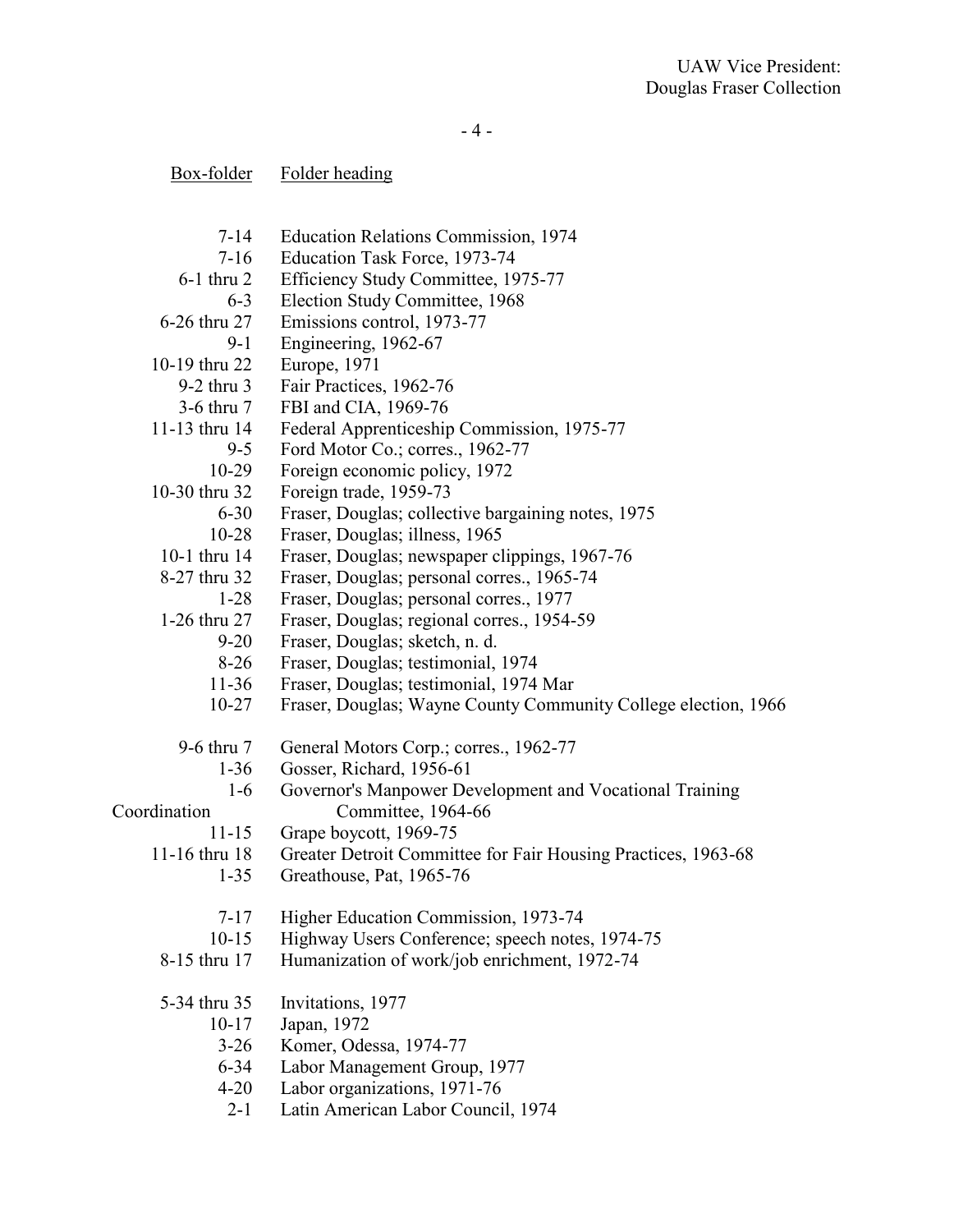- 5 -

| <u>Box-folder</u> | Folder heading                                                    |
|-------------------|-------------------------------------------------------------------|
|                   |                                                                   |
| $5 - 8$           | League Insurance Group, 1969-79                                   |
| 9-8 thru 11       | Legal matters, 1963-77                                            |
| $1 - 37$          | Lou Gordon Show, 1971                                             |
| $3 - 25$          | Madar, Olga, 1966-74                                              |
| $8-9$             | Madar, Olga; corres., 1976-77                                     |
| $1 - 32$          | Marocko, Andrew; corres., 1965-66                                 |
| $2 - 4$           | Mayor's Committee on Economic Growth, 1961-64                     |
| $2 - 7$           | Mayor's Metropolitan Employment Opportunities Committee, 1964-72  |
| 4-23 thru 26      | Mazey, Emil; corres., 1960-77                                     |
| $1-1$             | Metro YMCA, 1962-64                                               |
| $2 - 3$           | Metropolitan Detroit Citizens Development Authority, 1971         |
| 2-11 thru 14      | Metropolitan Fund; Executive Committee, 1970                      |
| $2-5$ thru 6      | Metropolitan Fund, 1971-73                                        |
| 2-8 thru 10       | Metropolitan Fund; Regional Citizenship Policy Committee, 1970-71 |
| $2 - 2$           | Metropolitan Goals, 1963-64                                       |
| $7 - 24$          | Michigan AFL-CIO Council, 1955-69                                 |
| $11 - 31$         | Michigan Breakthrough; report to HUD, 1969                        |
| $9 - 23$          | Michigan Commission on Aging, 1964                                |
| $2 - 22$          | Michigan Department of Commerce, 1974                             |
| 2-15 thru 21      | Michigan Economic Action Council, 1975-76                         |
| 2-24 thru 25      | Michigan Economic Expansion Commission, 1963-76                   |
| $8 - 13$          | Michigan Insurance Commission; public hearing, 1969               |
| $6-7$ thru $8$    | Michigan Non-Partisan Election Study Committee, 1965-68           |
| 11-20 thru 30     | Michigan State Housing Development Authority, 1969-73             |
| $6-4$ thru $6$    | Michigan State Housing Development Committee, 1976                |
| 1-23 thru 24      | Minorities in Engineering, 1975-76                                |
| $8 - 11$          | National Conference on Social Welfare, 1974                       |
| 1-22              | National Health Security, 1973-77                                 |
| $8 - 14$          | National Labor Relations Board elections; report, 1967            |
| 6-31 thru 32      | National Urban Coalition, 1977                                    |
| 6-15 thru 21      | Negotiations, 1967-76                                             |
| $1 - 14$          | New Detroit, Inc. (comparative study), 1972                       |
| 1-15 thru 19      | New Detroit, Inc.; Labor Task Force Action Program Against        |
|                   | Unemployment, 1974                                                |
| 6-28 thru 29      | Newspaper Guild of Detroit agreements, 1970-77                    |
| $8-12$            | No-fault insurance, 1971                                          |
| 1-20 thru 21      | Office of Economic Opportunity, 1970-71                           |
| $10 - 38$         | Parochial school aid, 1964                                        |
| $6 - 36$          | Parts plants, 1976                                                |
|                   |                                                                   |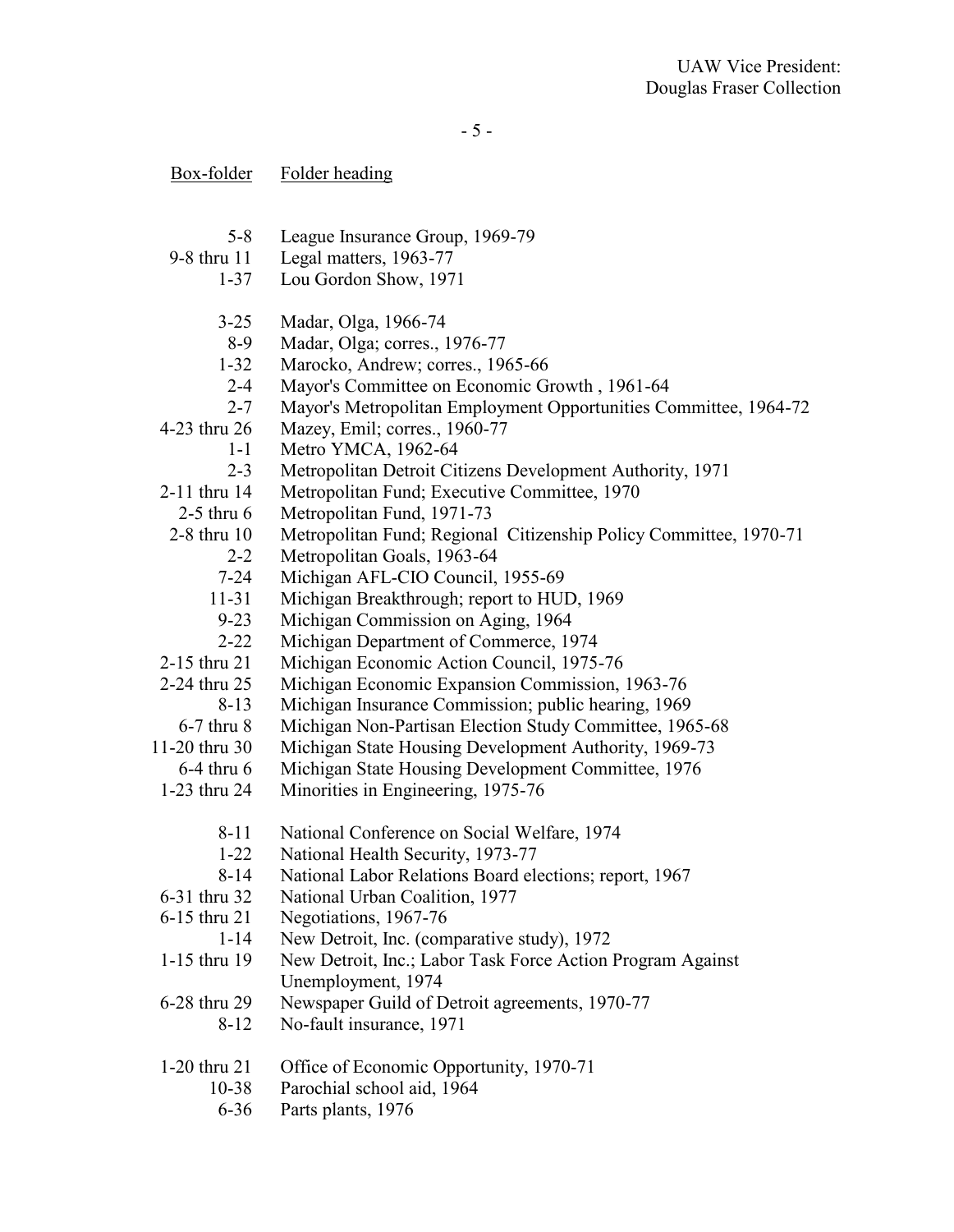# Box-folder Folder heading

- 2-23 President's Advisory Commission; Labor-Management Policy, 1962-64
- 1-29 Price Commission testimony, 1972
- 11-10 thru 12 Production standards, 1961-63
- 7-7 thru 12 Public Lighting Commission, 1967-70
	- 1-39 Public Service Commission; speaking engagement, 1977
- 9-14 thru 16 Publicity, 1963-77
	- 1-12 Red Cross, 1971
	- 10-24 Regional SDS work-in; New York, n. d.
- 9-21 thru 22 Retired workers, 1962-77
- 1-25 Reuther, Victor; corres., 1974-76
- 3-12 thru 17 Reuther, Walter, 1962-70
	- 11-34-35 Reuther succession; clippings, 1970
		- 1-13 Safety Vehicle Council, 1968
		- 4-16 Skilled trades, 1965
- 9-24 thru 27 Social security; corres., 1969-77
- 8-18 thru 25 Speaking engagements, 1965-69
	- 7-2 thru 6 Speaking invitations, 1963-70
		- 11-1 Special conventions, 1967
		- 10-26 Supersonic transport, 1970
		- 10-18 Switzerland, 1971
	- 1-7 thru 8 Traffic safety, 1971
- 11-2 thru 9 UAW conventions, 1964-70
	- 10-33 UAW departments, 1963-77
		- 4-22 UAW financial statements, 1964-74
		- 4-18 UAW Intternational Bylaws Committee, 1953-76
		- 6-37 UAW International Chrysler Council; corres., 1976
		- 4-17 UAW International Executive Board, 1962-71
		- 11-33 UAW International Eexcutive Board member-at-large; clippings, 1962-63
		- 4-21 UAW International Executive Board; minutes, 1956-60
- 9-12 thru 13 UAW organizing, 1970-75
	-
	- 2-26 UAW Region 1; corres., 1956-77<br>2-27 UAW Region 1A: corres., 1958-7 2-27 UAW Region 1A; corres., 1958-77
	- 11-32 UAW Region 1A election; clippings and corres., 1959
	- 2-28 UAW Region 1B; corres., 1957-77
	- 2-29 UAW Region 1C; corres., 1955-76
	- 2-30 UAW Region 1D; corres., 1956-77
	- 2-31 UAW Region 1E; corres., 1974-76
	- 2-32 UAW Region 2; corres., 1955-77
	- 2-33 UAW Region 2A; corres., 1955-76